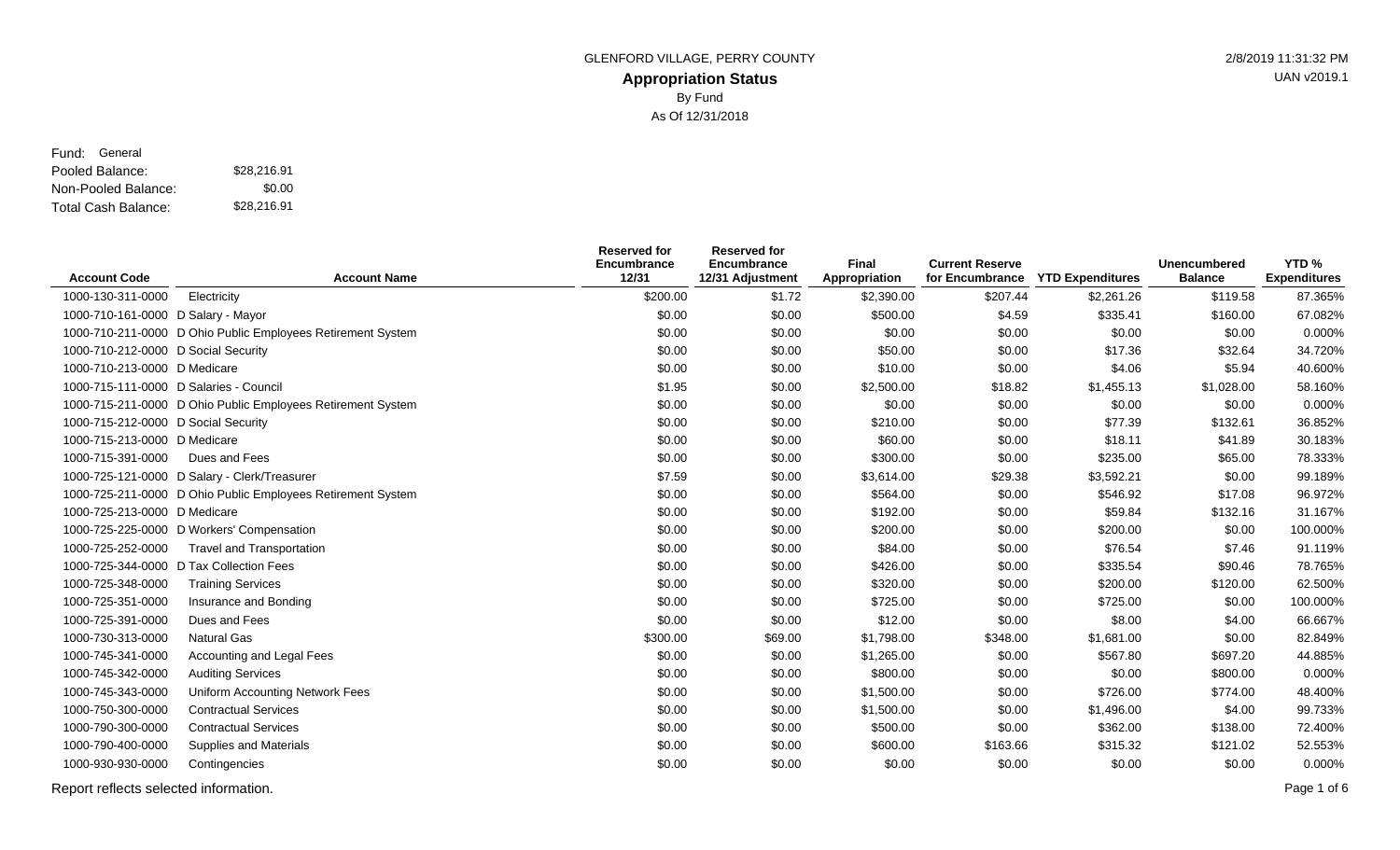#### GLENFORD VILLAGE, PERRY COUNTY **1998** 2/8/2019 11:31:32 PM

## **Appropriation Status**

By Fund

As Of 12/31/2018

| <b>Account Code</b>        |                                              | <b>Account Name</b> |                            | <b>Reserved for</b><br>Encumbrance<br>12/31 | <b>Reserved for</b><br>Encumbrance<br>12/31 Adjustment | <b>Final</b><br>Appropriation | <b>Current Reserve</b><br>for Encumbrance | <b>YTD Expenditures</b> | <b>Unencumbered</b><br><b>Balance</b> | YTD <sub>%</sub><br><b>Expenditures</b> |
|----------------------------|----------------------------------------------|---------------------|----------------------------|---------------------------------------------|--------------------------------------------------------|-------------------------------|-------------------------------------------|-------------------------|---------------------------------------|-----------------------------------------|
|                            |                                              |                     | <b>General Fund Total:</b> | \$509.54                                    | \$70.72                                                | \$20,120.00                   | \$771.89                                  | \$15,295.89             | \$4,491.04                            | 74.401%                                 |
|                            | Fund: Street Construction, Maint. and Repair |                     |                            |                                             |                                                        |                               |                                           |                         |                                       |                                         |
| Pooled Balance:            | \$19,606.14                                  |                     |                            |                                             |                                                        |                               |                                           |                         |                                       |                                         |
| Non-Pooled Balance:        | \$0.00                                       |                     |                            |                                             |                                                        |                               |                                           |                         |                                       |                                         |
| <b>Total Cash Balance:</b> | \$19,606.14                                  |                     |                            |                                             |                                                        |                               |                                           |                         |                                       |                                         |

| <b>Account Code</b> | <b>Account Name</b>                                | <b>Reserved for</b><br>Encumbrance<br>12/31 | <b>Reserved for</b><br>Encumbrance<br>12/31 Adjustment | <b>Final</b><br>Appropriation | <b>Current Reserve</b><br>for Encumbrance | <b>YTD Expenditures</b> | Unencumbered<br><b>Balance</b> | YTD %<br><b>Expenditures</b> |
|---------------------|----------------------------------------------------|---------------------------------------------|--------------------------------------------------------|-------------------------------|-------------------------------------------|-------------------------|--------------------------------|------------------------------|
| 2011-620-300-0000   | <b>Contractual Services</b>                        | \$0.00                                      | \$0.00                                                 | \$2,000.00                    | \$0.00                                    | \$2,000.00              | \$0.00                         | 100.000%                     |
|                     | 2011-620-344-0000 D Tax Collection Fees            | \$0.00                                      | \$0.00                                                 | \$150.00                      | \$0.00                                    | \$45.93                 | \$104.07                       | 30.620%                      |
| 2011-620-400-0000   | Supplies and Materials                             | \$55.85                                     | \$50.15                                                | \$1,750.00                    | \$79.99                                   | \$1,548.48              | \$127.23                       | 88.197%                      |
| 2011-620-430-0000   | Repairs and Maintenance                            | \$0.00                                      | \$0.00                                                 | \$100.00                      | \$0.00                                    | \$0.00                  | \$100.00                       | $0.000\%$                    |
| 2011-620-500-0000   | Capital Outlay                                     | \$0.00                                      | \$0.00                                                 | \$0.00                        | \$0.00                                    | \$0.00                  | \$0.00                         | 0.000%                       |
| 2011-630-400-0000   | Supplies and Materials                             | \$0.00                                      | \$0.00                                                 | \$400.00                      | \$0.00                                    | \$101.50                | \$298.50                       | 25.375%                      |
| 2011-730-300-0000   | <b>Contractual Services</b>                        | \$0.00                                      | \$0.00                                                 | \$1,760.00                    | \$0.00                                    | \$0.00                  | \$1,760.00                     | 0.000%                       |
| 2011-730-311-0000   | Electricity                                        | \$170.73                                    | \$0.00                                                 | \$1,240.00                    | \$113.34                                  | \$1,296.28              | \$1.11                         | 91.887%                      |
| 2011-730-352-0000   | <b>Property Insurance Premiums</b>                 | \$0.00                                      | \$0.00                                                 | \$600.00                      | \$0.00                                    | \$600.00                | \$0.00                         | 100.000%                     |
| 2011-730-420-0000   | <b>Operating Supplies and Materials</b>            | \$0.00                                      | \$0.00                                                 | \$1,000.00                    | \$0.00                                    | \$479.45                | \$520.55                       | 47.945%                      |
| 2011-730-431-0000   | Repairs and Maintenance of Buildings and Land      | \$0.00                                      | \$0.00                                                 | \$480.00                      | \$0.00                                    | \$0.00                  | \$480.00                       | $0.000\%$                    |
| 2011-745-342-0000   | <b>Auditing Services</b>                           | \$0.00                                      | \$0.00                                                 | \$520.00                      | \$0.00                                    | \$0.00                  | \$520.00                       | $0.000\%$                    |
|                     | Street Construction, Maint. and Repair Fund Total: | \$226.58                                    | \$50.15                                                | \$10,000.00                   | \$193.33                                  | \$6,071.64              | \$3,911.46                     | 59.664%                      |

| Fund: State Highway |             |
|---------------------|-------------|
| Pooled Balance:     | \$11.529.38 |
| Non-Pooled Balance: | \$0.00      |
| Total Cash Balance: | \$11.529.38 |

|                     |                     | Reserved for | <b>Reserved for</b> |               |                        |                         |                |                     |
|---------------------|---------------------|--------------|---------------------|---------------|------------------------|-------------------------|----------------|---------------------|
|                     |                     | Encumbrance  | Encumbrance         | Fina          | <b>Current Reserve</b> |                         | Unencumbered   | YTD <sub>%</sub>    |
| <b>Account Code</b> | <b>Account Name</b> | 12/31        | 12/31 Adiustment    | Appropriation | for Encumbrance        | <b>YTD Expenditures</b> | <b>Balance</b> | <b>Expenditures</b> |

UAN v2019.1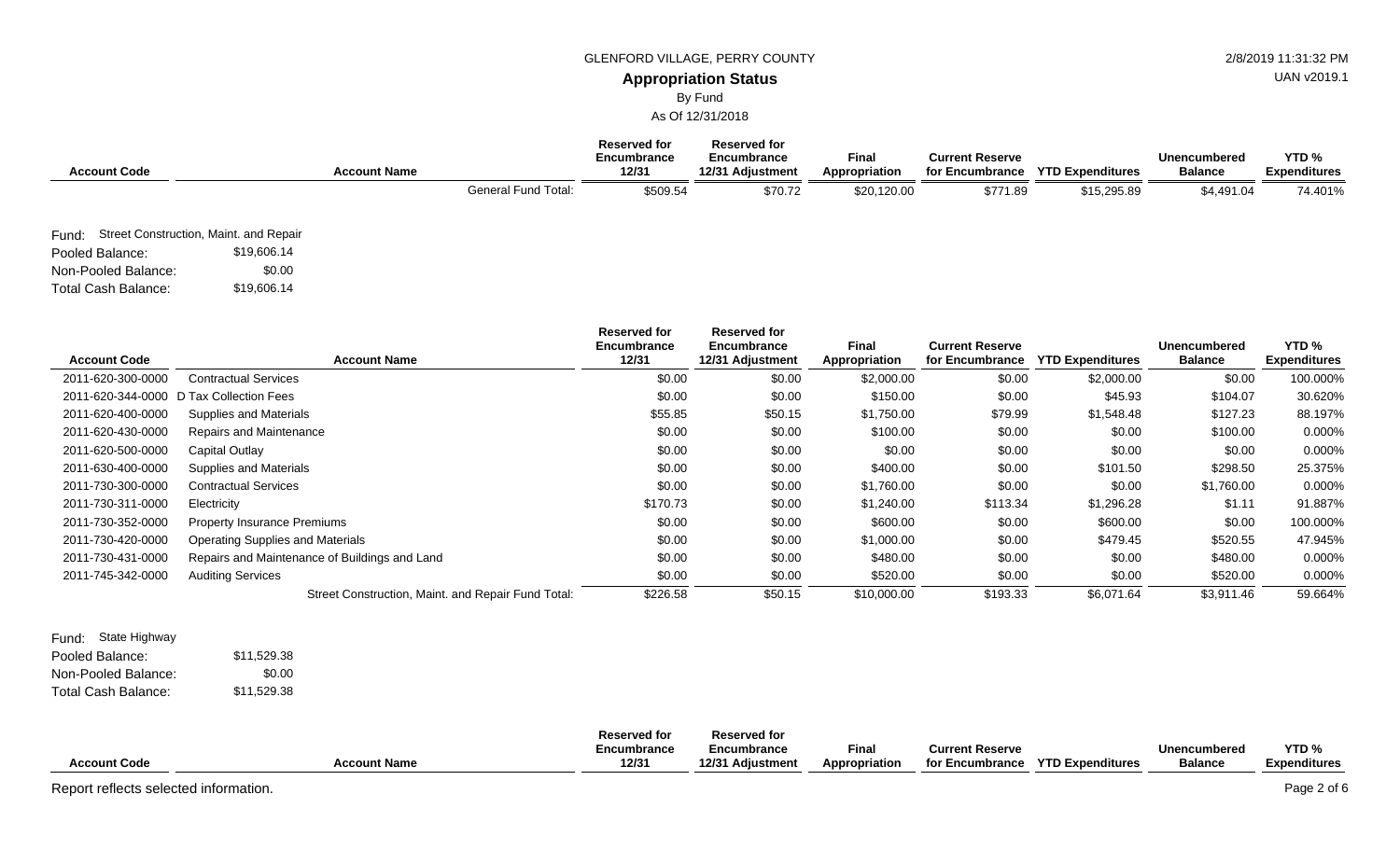# **Appropriation Status** GLENFORD VILLAGE, PERRY COUNTY **2/8/2019 11:31:32 PM**

## By Fund

As Of 12/31/2018

| <b>Account Code</b> | <b>Account Name</b>           | <b>Reserved for</b><br>Encumbrance<br>12/31 | Reserved for<br>Encumbrance<br>12/31 Adjustment | Final<br>Appropriation | <b>Current Reserve</b> | for Encumbrance YTD Expenditures | Unencumbered<br><b>Balance</b> | YTD <sub>%</sub><br><b>Expenditures</b> |
|---------------------|-------------------------------|---------------------------------------------|-------------------------------------------------|------------------------|------------------------|----------------------------------|--------------------------------|-----------------------------------------|
| 2021-620-300-0000   | <b>Contractual Services</b>   | \$0.00                                      | \$0.00                                          | \$2,750.00             | \$0.00                 | \$0.00                           | \$2,750.00                     | 0.000%                                  |
| 2021-620-400-0000   | <b>Supplies and Materials</b> | \$0.00                                      | \$0.00                                          | \$250.00               | \$0.00                 | \$9.92                           | \$240.08                       | 3.968%                                  |
| 2021-650-311-0000   | Electricity                   | \$24.13                                     | \$0.00                                          | \$300.00               | \$27.04                | \$295.00                         | \$2.09                         | 91.013%                                 |
| 2021-670-300-0000   | <b>Contractual Services</b>   | \$0.00                                      | \$0.00                                          | \$0.00                 | \$0.00                 | \$0.00                           | \$0.00                         | 0.000%                                  |
| 2021-670-430-0000   | Repairs and Maintenance       | \$0.00                                      | \$0.00                                          | \$0.00                 | \$0.00                 | \$0.00                           | \$0.00                         | 0.000%                                  |
|                     |                               | State Highway Fund Total:<br>\$24.13        | \$0.00                                          | \$3,300.00             | \$27.04                | \$304.92                         | \$2,992.17                     | 9.173%                                  |
|                     |                               |                                             |                                                 |                        |                        |                                  |                                |                                         |

#### Fund: Parks and Recreation

| Pooled Balance:     | \$6.744.01 |
|---------------------|------------|
| Non-Pooled Balance: | \$0.00     |
| Total Cash Balance: | \$6.744.01 |

| <b>Account Code</b> | <b>Account Name</b>              | <b>Reserved for</b><br>Encumbrance<br>12/31 | <b>Reserved for</b><br>Encumbrance<br>12/31 Adiustment | <b>Final</b><br><b>Appropriation</b> | <b>Current Reserve</b><br>for Encumbrance | <b>YTD Expenditures</b> | Unencumbered<br><b>Balance</b> | YTD <sub>%</sub><br><b>Expenditures</b> |
|---------------------|----------------------------------|---------------------------------------------|--------------------------------------------------------|--------------------------------------|-------------------------------------------|-------------------------|--------------------------------|-----------------------------------------|
| 2041-730-300-0000   | <b>Contractual Services</b>      | \$0.00                                      | \$0.00                                                 | \$1,500.00                           | \$0.00                                    | \$287.00                | \$1,213.00                     | 19.133%                                 |
| 2041-730-311-0000   | Electricity                      | \$29.18                                     | \$0.00                                                 | \$600.00                             | \$33.09                                   | \$412.18                | \$183.91                       | 65.511%                                 |
| 2041-730-400-0000   | Supplies and Materials           | \$0.00                                      | \$0.00                                                 | \$400.00                             | \$0.00                                    | \$256.38                | \$143.62                       | 64.095%                                 |
| 2041-730-430-0000   | <b>Repairs and Maintenance</b>   | \$0.00                                      | \$0.00                                                 | \$500.00                             | \$0.00                                    | \$479.19                | \$20.81                        | 95.838%                                 |
|                     | Parks and Recreation Fund Total: | \$29.18                                     | \$0.00                                                 | \$3,000.00                           | \$33.09                                   | \$1,434.75              | \$1,561.34                     | 47.364%                                 |

#### Pooled Balance: \$64,837.09 Non-Pooled Balance: Total Cash Balance: Fund: Water Operating \$0.00 \$64,837.09

| <b>Account Code</b>                   | <b>Account Name</b>         | <b>Reserved for</b><br>Encumbrance<br>12/31 | <b>Reserved for</b><br>Encumbrance<br>12/31 Adjustment | Final<br>Appropriation | <b>Current Reserve</b><br>for Encumbrance | <b>YTD Expenditures</b> | Unencumbered<br><b>Balance</b> | YTD <sub>%</sub><br><b>Expenditures</b> |
|---------------------------------------|-----------------------------|---------------------------------------------|--------------------------------------------------------|------------------------|-------------------------------------------|-------------------------|--------------------------------|-----------------------------------------|
| 5101-531-300-0000                     | <b>Contractual Services</b> | \$0.00                                      | \$0.00                                                 | \$7,400.00             | \$0.00                                    | \$7,344.00              | \$56.00                        | 99.243%                                 |
| 5101-531-391-0000                     | Dues and Fees               | \$0.00                                      | \$0.00                                                 | \$100.00               | \$0.00                                    | \$0.00                  | \$100.00                       | 0.000%                                  |
| 5101-532-100-0000 D Personal Services |                             | \$8.85                                      | \$0.00                                                 | \$4,200.00             | \$34.27                                   | \$4,174.58              | \$0.00                         | 99.186%                                 |
| Report reflects selected information. |                             |                                             |                                                        |                        |                                           |                         |                                | Page 3 of 6                             |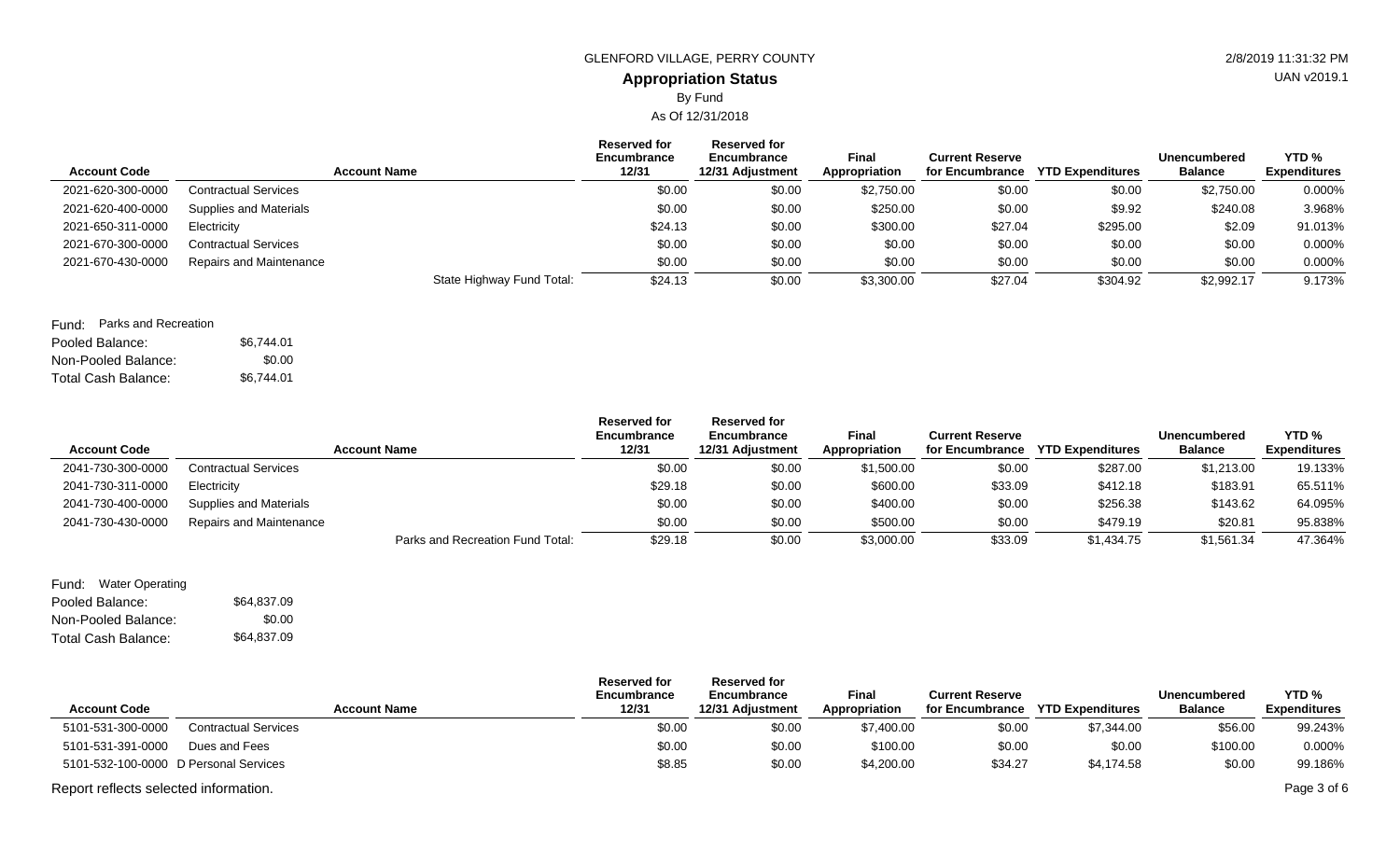## **Appropriation Status** GLENFORD VILLAGE, PERRY COUNTY **2/8/2019 11:31:32 PM**

By Fund

As Of 12/31/2018

| <b>Account Code</b>          | <b>Account Name</b>                                         |                             | <b>Reserved for</b><br>Encumbrance<br>12/31 | <b>Reserved for</b><br>Encumbrance<br>12/31 Adjustment | Final<br>Appropriation | <b>Current Reserve</b> | for Encumbrance YTD Expenditures | <b>Unencumbered</b><br><b>Balance</b> | YTD %<br><b>Expenditures</b> |
|------------------------------|-------------------------------------------------------------|-----------------------------|---------------------------------------------|--------------------------------------------------------|------------------------|------------------------|----------------------------------|---------------------------------------|------------------------------|
|                              | 5101-532-211-0000 D Ohio Public Employees Retirement System |                             | \$0.00                                      | \$0.00                                                 | \$588.00               | \$0.00                 | \$560.04                         | \$27.96                               | 95.245%                      |
| 5101-532-213-0000 D Medicare |                                                             |                             | \$0.00                                      | \$0.00                                                 | \$162.00               | \$0.00                 | \$49.83                          | \$112.17                              | 30.759%                      |
|                              | 5101-532-225-0000 D Workers' Compensation                   |                             | \$0.00                                      | \$0.00                                                 | \$50.00                | \$0.00                 | \$43.79                          | \$6.21                                | 87.580%                      |
| 5101-532-240-0000            | D Unemployment Compensation                                 |                             | \$0.00                                      | \$0.00                                                 | \$0.00                 | \$0.00                 | \$0.00                           | \$0.00                                | 0.000%                       |
| 5101-532-300-0000            | <b>Contractual Services</b>                                 |                             | \$0.00                                      | \$0.00                                                 | \$1,600.00             | \$829.99               | \$450.00                         | \$320.01                              | 28.125%                      |
| 5101-532-320-0000            | Communications, Printing and Advertising                    |                             | \$0.00                                      | \$0.00                                                 | \$500.00               | \$0.00                 | \$0.00                           | \$500.00                              | 0.000%                       |
| 5101-532-321-0000            | Telephone                                                   |                             | \$0.00                                      | \$0.00                                                 | \$2,040.00             | \$139.01               | \$1,509.65                       | \$391.34                              | 74.002%                      |
| 5101-532-322-0000            | Postage                                                     |                             | \$0.00                                      | \$0.00                                                 | \$1,000.00             | \$0.00                 | \$461.59                         | \$538.41                              | 46.159%                      |
| 5101-532-340-0000            | <b>Professional and Technical Services</b>                  |                             | \$0.00                                      | \$0.00                                                 | \$1,000.00             | \$0.00                 | \$0.00                           | \$1,000.00                            | 0.000%                       |
| 5101-532-400-0000            | Supplies and Materials                                      |                             | \$0.00                                      | \$0.00                                                 | \$960.00               | \$0.00                 | \$652.69                         | \$307.31                              | 67.989%                      |
| 5101-533-300-0000            | <b>Contractual Services</b>                                 |                             | \$2,800.00                                  | \$317.70                                               | \$33,000.00            | \$2,400.00             | \$33,040.86                      | \$41.44                               | 93.119%                      |
| 5101-534-300-0000            | <b>Contractual Services</b>                                 |                             | \$20.42                                     | \$0.00                                                 | \$1,000.00             | \$50.00                | \$455.33                         | \$515.09                              | 44.622%                      |
| 5101-535-300-0000            | <b>Contractual Services</b>                                 |                             | \$0.00                                      | \$0.00                                                 | \$7,000.00             | \$0.00                 | \$699.32                         | \$6,300.68                            | 9.990%                       |
| 5101-535-311-0000            | Electricity                                                 |                             | \$200.52                                    | \$0.00                                                 | \$4,000.00             | \$213.89               | \$2,949.17                       | \$1,037.46                            | 70.210%                      |
| 5101-535-400-0000            | <b>Supplies and Materials</b>                               |                             | \$0.00                                      | \$0.00                                                 | \$5,000.00             | \$1,985.98             | \$2,219.42                       | \$794.60                              | 44.388%                      |
| 5101-535-430-0000            | Repairs and Maintenance                                     |                             | \$0.00                                      | \$0.00                                                 | \$1,000.00             | \$0.00                 | \$580.98                         | \$419.02                              | 58.098%                      |
| 5101-539-351-0000            | Insurance and Bonding                                       |                             | \$0.00                                      | \$0.00                                                 | \$2,000.00             | \$0.00                 | \$1,499.00                       | \$501.00                              | 74.950%                      |
| 5101-539-400-0000            | Supplies and Materials                                      |                             | \$0.00                                      | \$0.00                                                 | \$1,000.00             | \$0.00                 | \$0.00                           | \$1,000.00                            | 0.000%                       |
| 5101-539-430-0000            | Repairs and Maintenance                                     |                             | \$0.00                                      | \$0.00                                                 | \$2,000.00             | \$0.00                 | \$0.00                           | \$2,000.00                            | 0.000%                       |
| 5101-745-341-0000            | Accounting and Legal Fees                                   |                             | \$0.00                                      | \$0.00                                                 | \$2,000.00             | \$0.00                 | \$241.92                         | \$1,758.08                            | 12.096%                      |
| 5101-800-590-0000            | Other - Capital Outlay                                      |                             | \$0.00                                      | \$0.00                                                 | \$5,000.00             | \$0.00                 | \$0.00                           | \$5,000.00                            | 0.000%                       |
| 5101-850-710-0000            | Principal                                                   |                             | \$0.00                                      | \$0.00                                                 | \$4,900.00             | \$0.00                 | \$4,853.79                       | \$46.21                               | 99.057%                      |
| 5101-850-720-0000            | Interest                                                    |                             | \$0.00                                      | \$0.00                                                 | \$100.00               | \$0.00                 | \$73.01                          | \$26.99                               | 73.010%                      |
|                              |                                                             | Water Operating Fund Total: | \$3,029.79                                  | \$317.70                                               | \$87,600.00            | \$5,653.14             | \$61,858.97                      | \$22,799.98                           | 68.495%                      |
|                              |                                                             |                             |                                             |                                                        |                        |                        |                                  |                                       |                              |

Pooled Balance: \$23,317.11 Non-Pooled Balance: Total Cash Balance: Fund: Sewer Operating \$0.00 \$23,317.11 UAN v2019.1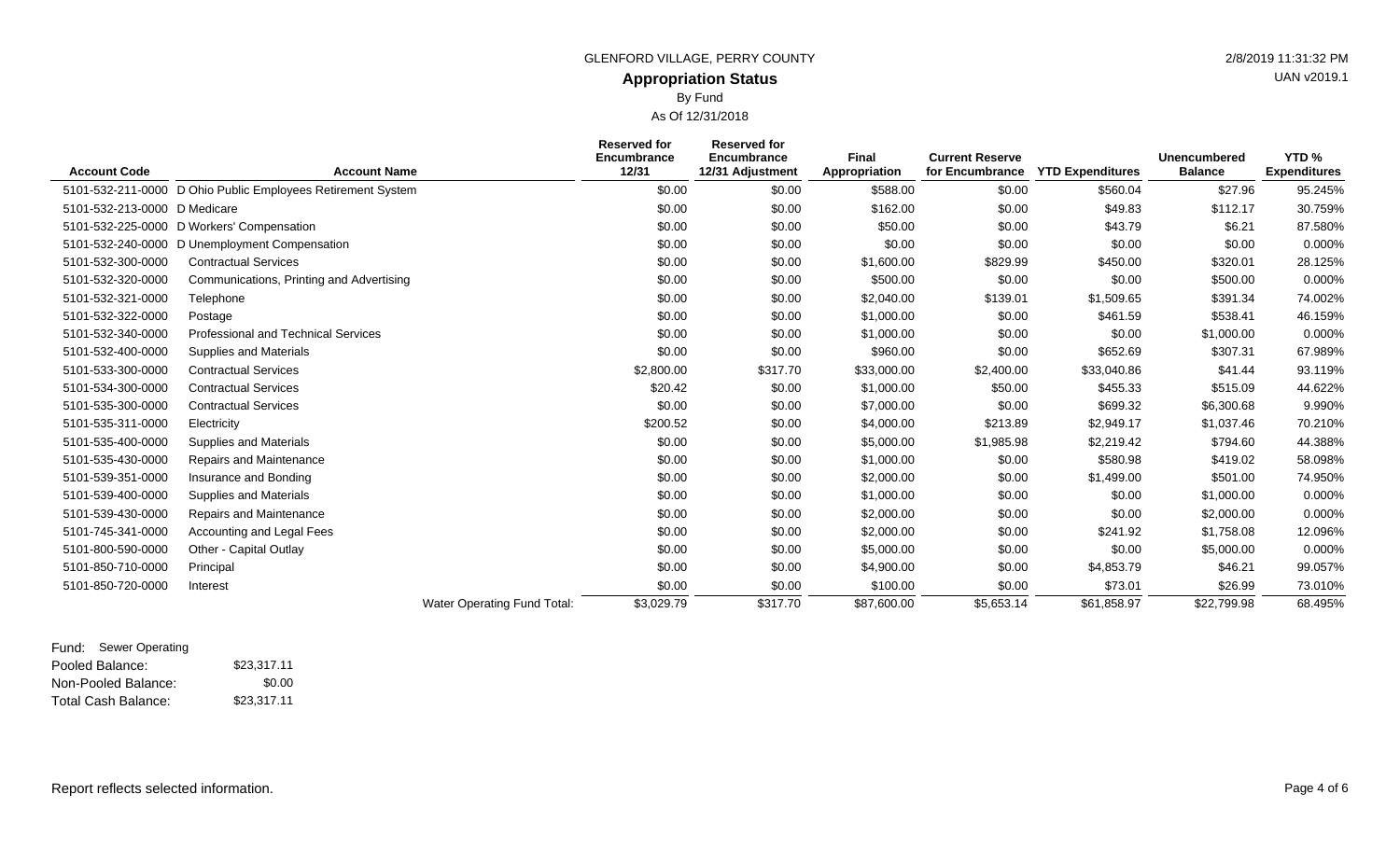## **Appropriation Status** GLENFORD VILLAGE, PERRY COUNTY 2/8/2019 11:31:32 PM

By Fund

As Of 12/31/2018

| <b>Account Code</b>                   | <b>Account Name</b>                                         | <b>Reserved for</b><br>Encumbrance<br>12/31 | <b>Reserved for</b><br>Encumbrance<br>12/31 Adjustment | <b>Final</b><br>Appropriation | <b>Current Reserve</b><br>for Encumbrance | <b>YTD Expenditures</b> | <b>Unencumbered</b><br><b>Balance</b> | YTD <sub>%</sub><br><b>Expenditures</b> |
|---------------------------------------|-------------------------------------------------------------|---------------------------------------------|--------------------------------------------------------|-------------------------------|-------------------------------------------|-------------------------|---------------------------------------|-----------------------------------------|
| 5201-541-300-0000                     | <b>Contractual Services</b>                                 | \$0.00                                      | \$0.00                                                 | \$12,000.00                   | \$0.00                                    | \$12,000.00             | \$0.00                                | 100.000%                                |
| 5201-541-392-0000                     | <b>Buildings and Other Structures</b>                       | \$0.00                                      | \$0.00                                                 | \$0.00                        | \$0.00                                    | \$0.00                  | \$0.00                                | 0.000%                                  |
| 5201-541-400-0000                     | <b>Supplies and Materials</b>                               | \$0.00                                      | \$0.00                                                 | \$0.00                        | \$0.00                                    | \$0.00                  | \$0.00                                | 0.000%                                  |
| 5201-541-430-0000                     | Repairs and Maintenance                                     | \$0.00                                      | \$0.00                                                 | \$0.00                        | \$0.00                                    | \$0.00                  | \$0.00                                | 0.000%                                  |
| 5201-542-100-0000 D Personal Services |                                                             | \$8.85                                      | \$0.00                                                 | \$4,200.00                    | \$34.26                                   | \$4,174.59              | \$0.00                                | 99.186%                                 |
|                                       | 5201-542-211-0000 D Ohio Public Employees Retirement System | \$0.00                                      | \$0.00                                                 | \$588.00                      | \$0.00                                    | \$560.04                | \$27.96                               | 95.245%                                 |
| 5201-542-213-0000 D Medicare          |                                                             | \$0.00                                      | \$0.00                                                 | \$162.00                      | \$0.00                                    | \$49.83                 | \$112.17                              | 30.759%                                 |
|                                       | 5201-542-225-0000 D Workers' Compensation                   | \$0.00                                      | \$0.00                                                 | \$50.00                       | \$0.00                                    | \$43.78                 | \$6.22                                | 87.560%                                 |
|                                       | 5201-542-240-0000 D Unemployment Compensation               | \$0.00                                      | \$0.00                                                 | \$0.00                        | \$0.00                                    | \$0.00                  | \$0.00                                | 0.000%                                  |
| 5201-542-252-0000                     | <b>Travel and Transportation</b>                            | \$0.00                                      | \$0.00                                                 | \$0.00                        | \$0.00                                    | \$0.00                  | \$0.00                                | 0.000%                                  |
| 5201-542-300-0000                     | <b>Contractual Services</b>                                 | \$0.00                                      | \$0.00                                                 | \$450.00                      | \$0.00                                    | \$450.00                | \$0.00                                | 100.000%                                |
| 5201-542-321-0000                     | Telephone                                                   | \$34.74                                     | \$0.00                                                 | \$2,640.00                    | \$0.00                                    | \$2,559.00              | \$115.74                              | 95.673%                                 |
| 5201-542-322-0000                     | Postage                                                     | \$0.00                                      | \$0.00                                                 | \$300.00                      | \$0.00                                    | \$300.00                | \$0.00                                | 100.000%                                |
| 5201-542-350-0000                     | Insurance and Bonding Services                              | \$0.00                                      | \$0.00                                                 | \$0.00                        | \$0.00                                    | \$0.00                  | \$0.00                                | 0.000%                                  |
| 5201-542-391-0000                     | Dues and Fees                                               | \$0.00                                      | \$0.00                                                 | \$210.00                      | \$0.00                                    | \$210.00                | \$0.00                                | 100.000%                                |
| 5201-542-400-0000                     | <b>Supplies and Materials</b>                               | \$0.00                                      | \$0.00                                                 | \$0.00                        | \$0.00                                    | \$0.00                  | \$0.00                                | 0.000%                                  |
| 5201-543-300-0000                     | <b>Contractual Services</b>                                 | \$0.00                                      | \$0.00                                                 | \$2,000.00                    | \$350.00                                  | \$1,528.67              | \$121.33                              | 76.434%                                 |
| 5201-543-311-0000                     | Electricity                                                 | \$442.77                                    | \$0.00                                                 | \$7,900.00                    | \$917.73                                  | \$6,701.94              | \$723.10                              | 80.332%                                 |
| 5201-543-320-0000                     | Communications, Printing and Advertising                    | \$0.00                                      | \$0.00                                                 | \$500.00                      | \$36.06                                   | \$360.06                | \$103.88                              | 72.012%                                 |
| 5201-543-340-0000                     | Professional and Technical Services                         | \$0.00                                      | \$0.00                                                 | \$0.00                        | \$0.00                                    | \$0.00                  | \$0.00                                | 0.000%                                  |
| 5201-543-350-0000                     | Insurance and Bonding Services                              | \$0.00                                      | \$0.00                                                 | \$1,000.00                    | \$0.00                                    | \$1,000.00              | \$0.00                                | 100.000%                                |
| 5201-543-390-0000                     | <b>Other Contractual Services</b>                           | \$0.00                                      | \$0.00                                                 | \$0.00                        | \$0.00                                    | \$0.00                  | \$0.00                                | 0.000%                                  |
| 5201-543-400-0000                     | <b>Supplies and Materials</b>                               | \$0.00                                      | \$0.00                                                 | \$4,000.00                    | \$163.96                                  | \$1,880.14              | \$1,955.90                            | 47.004%                                 |
| 5201-543-430-0000                     | Repairs and Maintenance                                     | \$0.00                                      | \$0.00                                                 | \$0.00                        | \$0.00                                    | \$0.00                  | \$0.00                                | 0.000%                                  |
| 5201-549-300-0000                     | <b>Contractual Services</b>                                 | \$44.29                                     | \$0.00                                                 | \$2,804.00                    | \$438.89                                  | \$2,408.62              | \$0.78                                | 84.564%                                 |
| 5201-549-400-0000                     | <b>Supplies and Materials</b>                               | \$214.90                                    | \$0.00                                                 | \$196.00                      | \$0.00                                    | \$252.93                | \$157.97                              | 61.555%                                 |
| 5201-549-430-0000                     | Repairs and Maintenance                                     | \$0.00                                      | \$0.00                                                 | \$0.00                        | \$0.00                                    | \$0.00                  | \$0.00                                | 0.000%                                  |
| 5201-745-342-0000                     | <b>Auditing Services</b>                                    | \$0.00                                      | \$0.00                                                 | \$0.00                        | \$0.00                                    | \$0.00                  | \$0.00                                | 0.000%                                  |
| 5201-800-500-0000                     | Capital Outlay                                              | \$0.00                                      | \$0.00                                                 | \$0.00                        | \$0.00                                    | \$0.00                  | \$0.00                                | 0.000%                                  |
| 5201-850-710-0000                     | Principal                                                   | \$0.00                                      | \$0.00                                                 | \$31,661.00                   | \$0.00                                    | \$31,660.24             | \$0.76                                | 99.998%                                 |
|                                       | Sewer Operating Fund Total:                                 | \$745.55                                    | \$0.00                                                 | \$70,661.00                   | \$1,940.90                                | \$66,139.84             | \$3,325.81                            | 92.624%                                 |
|                                       | <b>Report Total:</b>                                        | \$4,564.77                                  | \$438.57                                               | \$194,681.00                  | \$8,619.39                                | \$151,106.01            | \$39,081.80                           | 76.006%                                 |

UAN v2019.1